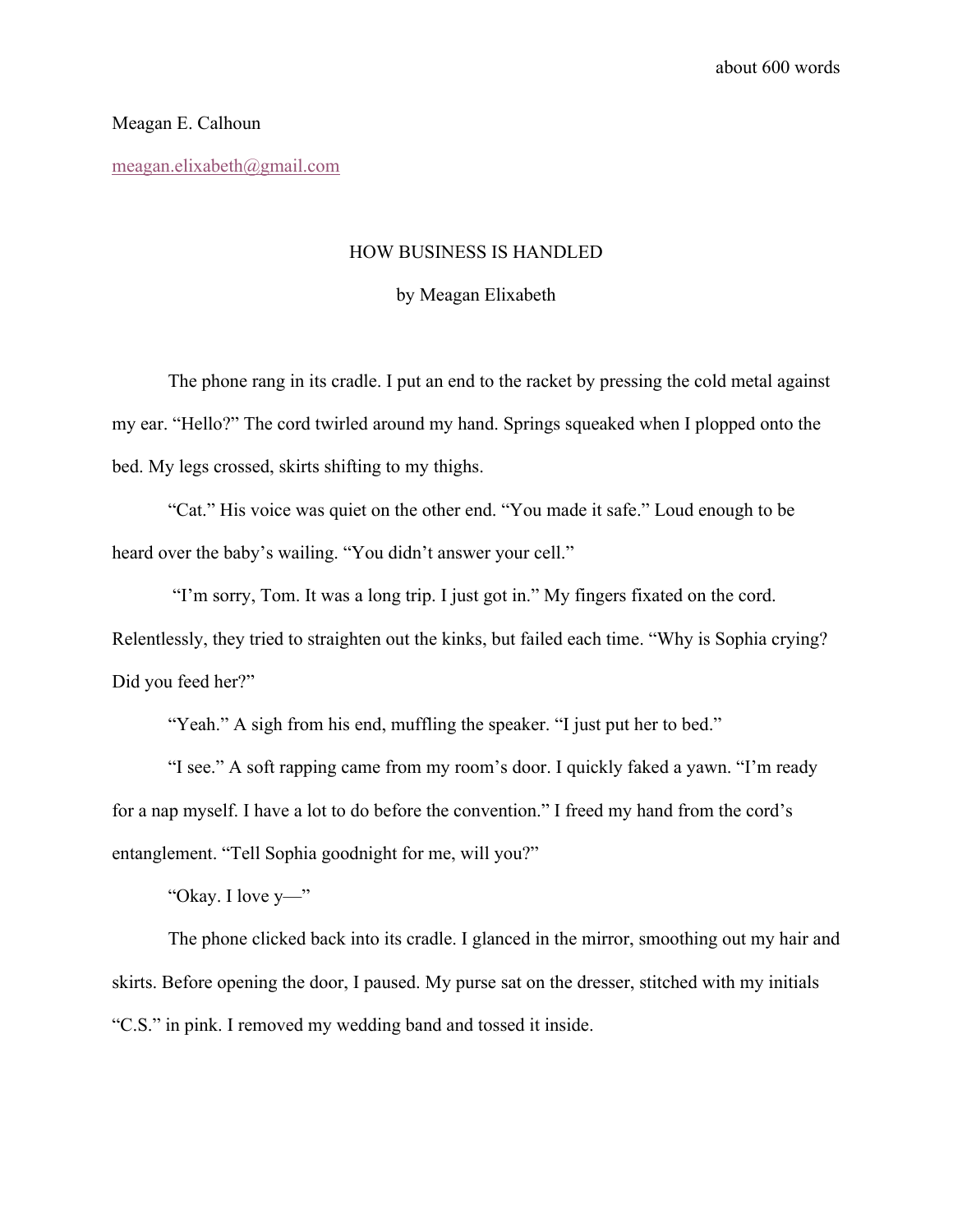A tall man greeted me. "Catrina," he said. "A pleasure to finally meet you." He offered me a slender bottle, filled with a dark red.

"Thank you, Andrew." I smiled, showing no teeth. "Please, come in." I peeked down the hall before closing the door behind him. Empty, except for the flickering lights. "We can enjoy this on our little patio. I'm afraid I only have plastic."

"No matter to me." Andrew removed his business jacket, unbuttoning the cuffs of his dress shirt. When he rolled up his sleeves a piece of tattoo showed on his bicep, near the elbow. A snake?

My hands trembled, fumbling with the cork.

"Allow me." Andrew's hands were rough over mine. The cork popped easily.

Liquid washed over my tongue, burning away the trembling in my fingers.

Andrew refilled my cup. "How do you make your living?" He sat across from me with his legs crossed. "I don't believe I ever asked you in the chatroom."

"I sell makeup." I relaxed into my chair. "This is the first time I've traveled for work. It's more of an excuse to get away from home. Business is growing, though. And you?"

"I also run a business."

My head throbbed, pulsating pain between my temples. I attempted to blink away the fog that gathered in my eyes. As cloudy as my vision became, I could clearly see that Andrew had not touched his wine. His eyes met mine and a chill ran through me. I rose to my feet and stumbled.

Andrew was quick to catch my arm. He dragged me inside, my legs dangling. I was tossed onto the bed, my muscles useless. I tried to scream for help, but my throat constricted. My tongue failed me.